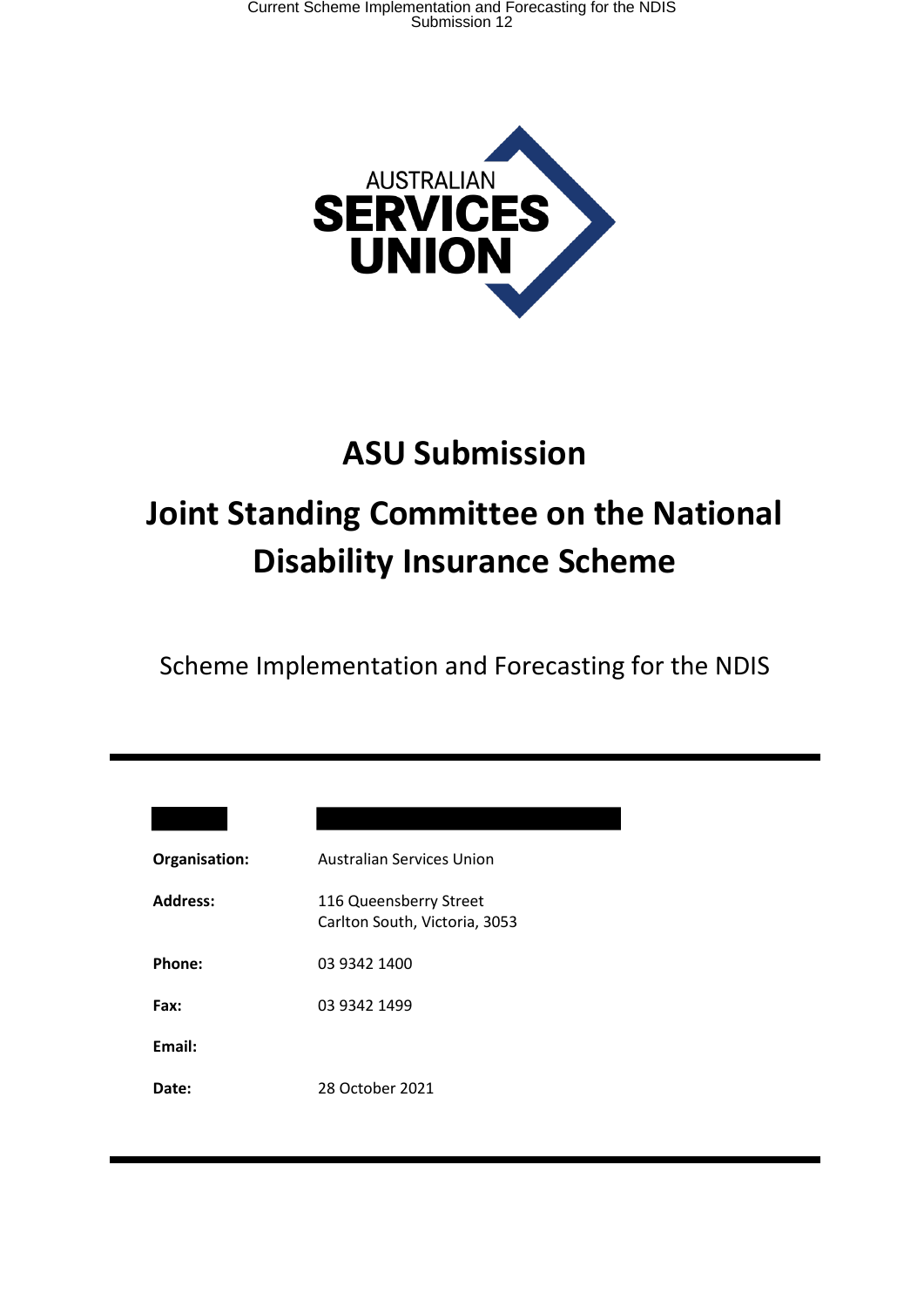# Current Scheme Implementation and Forecasting for the NDIS<br>Submission 12

# Contents

| 2. |  |
|----|--|
| 3. |  |
| 4. |  |
| 5. |  |
| 6. |  |
| 7. |  |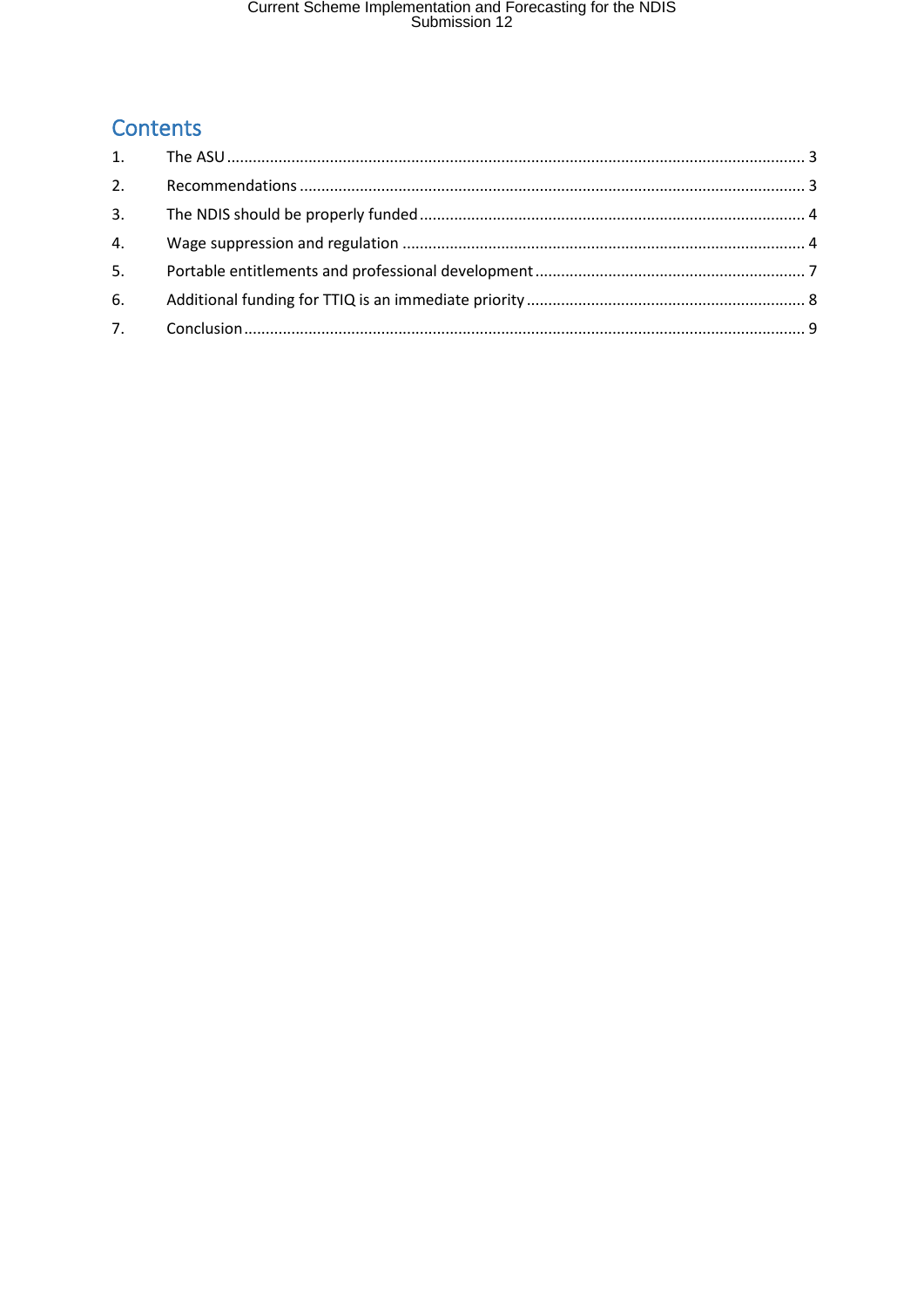### 1. The ASU

The Australian Services Union (ASU) is one of Australia's largest unions, representing approximately 135,000 members.

ASU members work in a wide variety of industries and occupations in both the private and public sector. Relevantly, the ASU is the largest union of workers in the social, community and disability services sectors. Our members predominantly work in non-government, and not-for-profit organisations that support people experiencing or at the risk of experiencing crisis, disadvantage, social dislocation, or marginalisation. Of specific relevance to this Inquiry, the ASU represents workers who are employed in the community who are employed in sectors including, but not limited to:

- Disability services, including residential care.
- Community services, including:
	- o Aged care services
	- o Mental health services
	- o Community transport services
	- o First Nation People's services
	- o Family support services
	- o Health and mental health services
	- $\circ$  Crisis accommodation for women, children, families, young people, and men
	- o Sexual assault, domestic and family violence services
	- o Youth and child protection services
	- o Out of home care for children and young people at risk
	- o Homelessness, housing, and tenancy services
	- o Alcohol, gambling and other drugs of addiction and rehabilitation services
	- o Migrant and settlement services
	- o Community legal services
	- o Community and neighbourhood services
	- Local government home and community care ('HAC')

The ASU is pleased to provide this submission to Joint Standing Committee on the National Disability Insurance Scheme into current Scheme implementation and forecasting for the NDIS. Our submission is focused on the Term of Reference e. ii. Assumptions, measures, and methodologies used to forecast and make projections about the scheme, participants, and long-term financial modelling.

### 2. Recommendations

1. NDIS pricing assumptions should be reviewed and set such that the NDIS price:

- (a) reflects the reality of disability support work (including appropriate classifications for the work performed, adequate time allocated for tasks, administration, supervision, training etc.);
- (b) can meet minimum Award entitlements and the National Employment Standards (including leave, overtime and the new minimum payments for disability support workers);
- (c) supports secure jobs in the sector ;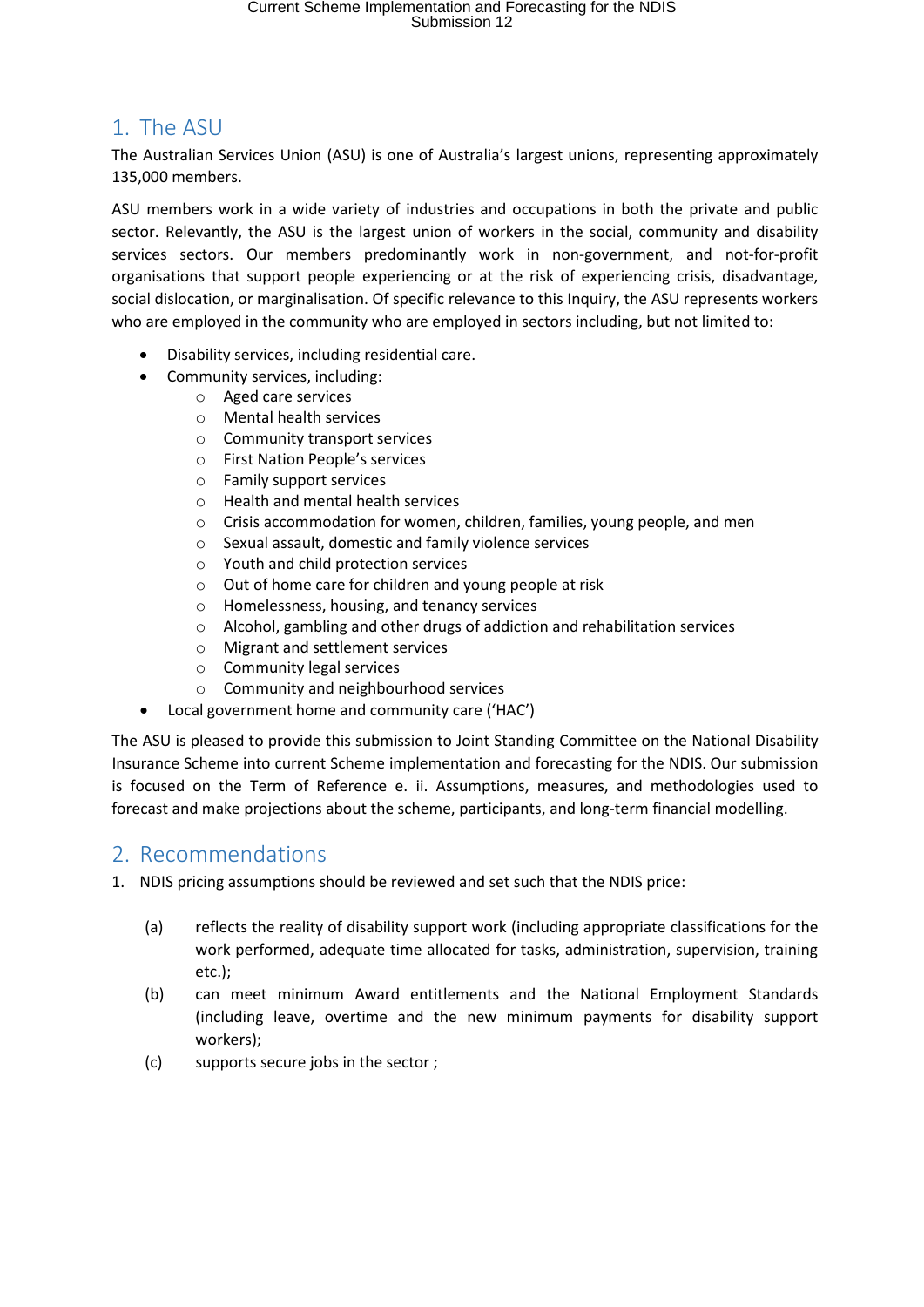- (d) supports on-the-job training and professional development of workers, including the establishment of A Portable Training Entitlement System for the Disability Support Services Sector as outlined in The Australian Institute's report<sup>1</sup>.
- 2. Introduce regulations that ensure all providers (including platform providers) pass on SCHDS Award minimum wages and safeguard minimum wage protection for disability support workers.
- 3. Provide portable entitlements to paid annual leave, personal leave and long service leave.
- 4. The NDIS should receive additional funding for Test, Trace, Isolate and Quarantine (TTIQ) measures as an immediate priority.

## 3. The NDIS should be properly funded

The most significant and immediate issue facing the NDIS is pricing. Inadequate NDIS prices for key support items are supressing the payment of higher wages and flattening career pathways for workers. Capped prices undervalue the workforce which impacts the attractiveness of the sector. Inadequate NDIS pricing has also led to an increase in insecure employment (high rates of casual employment and part-time contracts with low guaranteed hours).

We appreciate this Committee has acknowledged the above concerns and made recommendations to the Australian Government over a number of years. A properly funded NDIS will not only be able to meet demand for service, but will be able to attract and retain the necessary workforce that is required to deliver quality supports to participants. A properly funded NDIS will have an enhanced capacity to become a key growth sector.

Without a well remunerated and skilled workforce, the NDIS will simply not deliver the quality supports people with disability deserve.

## 4. Wage suppression and regulation

#### **Wage suppression**

 $\overline{a}$ 

The introduction of the NDIS has entrenched minimum rates of pay as the standard for wages in the sector. This is because employers cannot charge participants more than the National Disability Insurance Agency price-cap, which is calculated based on minimum wage rate assumptions.

Additionally, the assumptions underpinning funding for wages in the NDIS are often wrong. In particular:

- Prices wrongly assume that Disability Support Workers (DSW's) will be covered by lower award classifications. Prices do not reflect the growing independence and autonomy of DSW's as providers scale back supervision due to budget constraints or the higher skilled work demanded by NDIS participants.
- Prices are also tied to the SCHDS Award minimum rates of pay and the SACS Equal Remuneration Order however there is no requirement for providers to actually pass these rates onto workers. Instead, providers deliberately underpay or misclassify their workers and

<sup>1</sup> The Australian Institute, A Portable Training Entitlement System for the Disability Support Services Sector [online] https://australiainstitute.org.au/report/a-portable-training-entitlement-system-for-the-disabilitysupport-services-sector/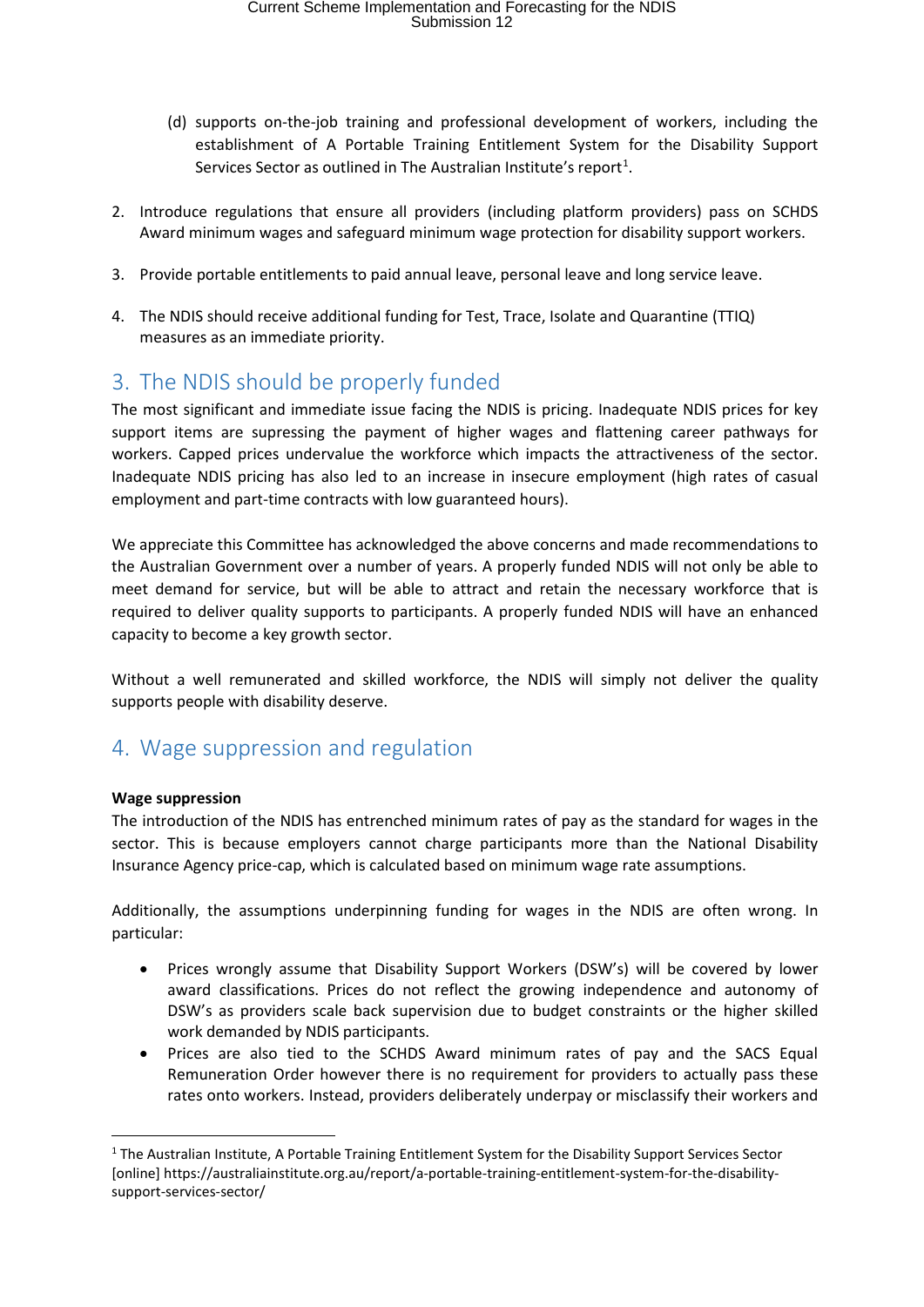pocket the difference. This severely limits the pay that can be offered to the disability support workforce.

- Award rates are intended as a 'floor' on wages and conditions. However, the NDIS cost model uses the Award to impose a 'ceiling' on wages. There is no capacity for providers to pay above the Award minimum rates of pay.
- Employees have little incentive to increase their skills because there is no prospect that this will be rewarded by additional pay. The fixed rates of pay and limited prospect for career progression diminishes the attractiveness of the sector.
- The price model does not recognise the time needed to deliver quality services to NDIS participants. DSW's have inadequate time to build relationships with participants, follow up on participant's needs, coordinate and communicate with supervisors and other workers, complete paperwork, debrief and handover between shifts. This results in low quality of care.
- Prices do not cover the costs of supervision, professional development, induction and training.
- Because the prices are set too low, they encourage the fragmentation of working time, casualisation, under-classification and underemployment. This undermines attempts to expand the workforce.

We note this Committee in its NDIS Workforce Interim Report recommended the Australian Government ensure "that prices reflect the 'true' cost of service delivery, including training, supervision, case management and other non-client-facing work"<sup>2</sup>. Unfortunately, the Australian Government has merely noted this recommendation.

Until the Australian Government addresses the impacts of the current pricing arrangements for disability support work and until pricing provides well remunerated, quality secure jobs, the NDIS will be at risk.

#### **Funding Misuse**

 $\overline{a}$ 

There are currently no regulations in place to ensure all providers (including platform providers) pass on SCHDS Award minimum wages and safeguard minimum wage protection for disability support workers. The ASU is aware some providers, particularly platform providers, are undercutting the minimum wage for workers by deliberately underpaying or misclassifying workers and pocketing the difference.

The Government can easily fix this problem to ensure minimum wage protection for disability support workers. To address provider skimming on wage claims to the NDIA the Government could consider:

- Using the NDIS Quality and Safeguards Commission regulation of registered providers to include requirements to ensure NDIA pricing guidelines are passed onto workers. This however would not prevent this issue occurring in unregistered providers which are the fastest growing part of the sector.
- Using the NDIA itself to enforce the passing on of minimum wages to workers via its pricing controls. The NDIA in other price areas, such as high intensity supports, already requires providers to guarantee they are passing onto workers the high wage rates provided and can request evidence of this from providers.

<sup>2</sup> Joint Standing Committee on NDIS, NDIS Workforce Interim Report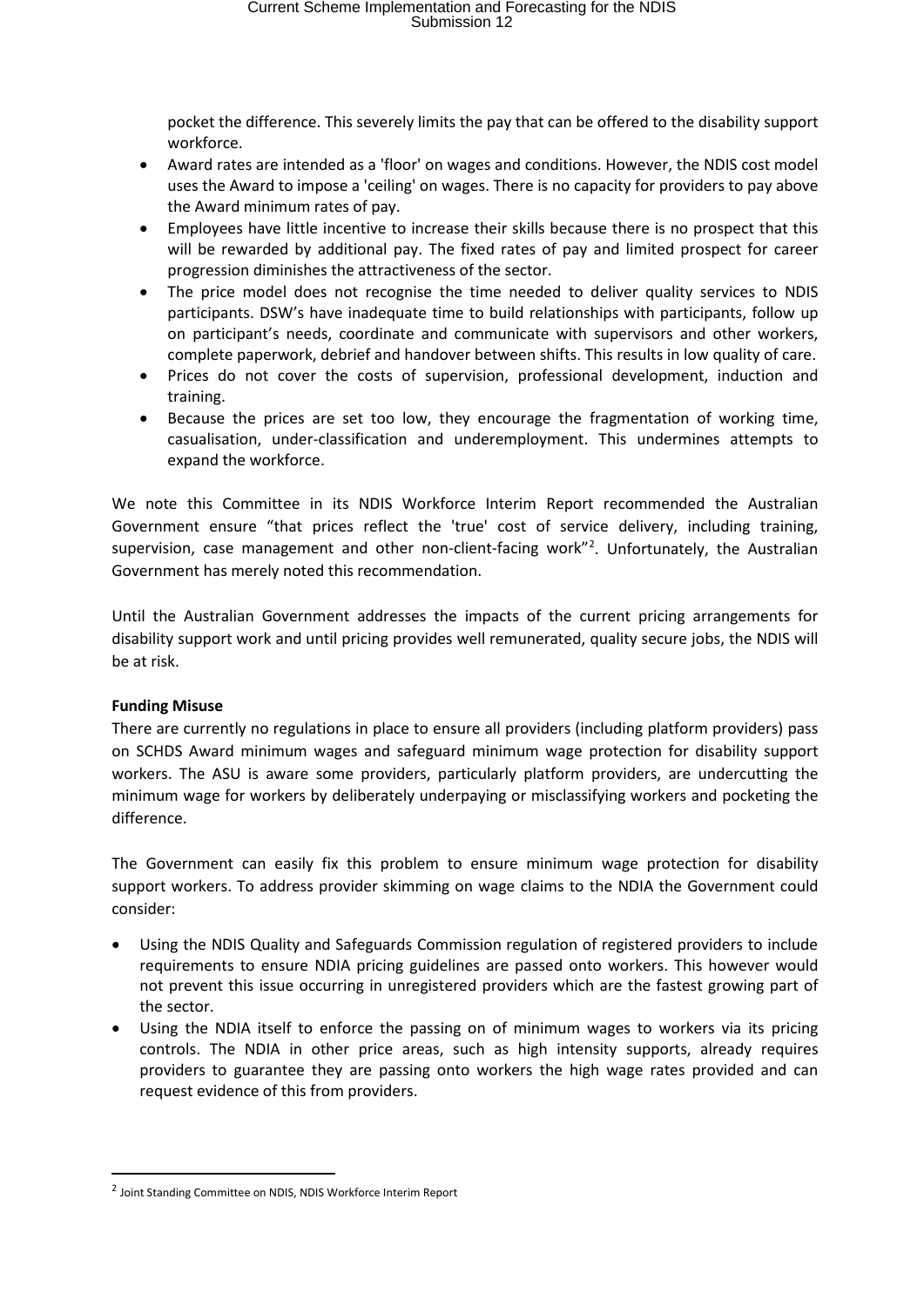• Using the NDIS Act and its regulations to provide a clear regulation which closes the loophole explicitly where providers claim for disability support work prices but does not require them to then pass that onto their workers in relation to the minimum wage rates.

#### **Assumptions about non-contact time are inadequate**

The price model does not recognise the time needed to deliver quality services to NDIS participants. Disability support workers have inadequate time to build relationships with participants, follow up on participant's needs, coordinate and communicate with supervisors and other workers, complete paperwork, debrief and handover between shifts. This results in low quality of care.

- A recent report by the University of New South Wales (UNSW) $3$  found that on average frontline workers contributed 2.6hrs per week of unpaid work to compete essential functions of the work including: case notes, handovers, reports and communication with colleagues and other service providers regarding clients supports.
- The UNSW report found 64% of respondents agreed or strongly agreed they felt under pressure to do more with less time.

Prices do not cover the cost of induction and training.

- The UNSW report found that 26% of respondents received less than 1 day of training in the last 12 months
- The UNSW report found many respondents did not receive enough training to do their job effectively.

#### **Unfunded award entitlements**

The NDIS Disability Support Worker Cost Model recognises that under the SCHADS Award a permanent worker's ordinary hours of work will be 38 hours per week and as such they must be paid for 20 days of annual leave. The assumptions and therefore the cost model do not provide pricing for shift workers who under the NES are entitled to five weeks leave for annual leave.

The Cost Model also does not take into consideration overtime. The NDIA states the current pricing arrangements make businesses more efficient, but we believe it drives providers away from permanent employment, as they view part-time and full-time employment as cost prohibitive, given the potential overtime costs for these employment types.

The recent UNSW report<sup>4</sup> found 41% of respondents worked at least one hour unpaid in the last week, with workers on average working 2.6 unpaid hours a week completing administration such as writing up client notes or providing extra support for clients.

Tight pricing arrangements are leading to excessive unpaid overtime for workers. By working unpaid overtime, workers pay rates are being pushed well below the minimum award rates and are bearing the consequences of inadequate prices for disability support.

#### **New award entitlements**

**.** 

The Fair Work Commission has determined that the SCHDS Award should be varied to provide new employment conditions for the disability sector from 1 July 2022. These will significantly change the way that work is performed in the disability sector.

<sup>&</sup>lt;sup>3</sup> University of New South Wales, Working in new disability markets: A survey of Australia's disability workforce, May 2020 [Online] https://www.researchgate.net/publication/341448295\_Working\_in\_new\_disability\_markets\_A\_survey\_of\_Australia's\_disability\_workforce<br>4 University of New South Wales, Working in new disability markets: A survey of Australia's https://www.researchgate.net/publication/341448295\_Working\_in\_new\_disability\_markets\_A\_survey\_of\_Australia's\_disability\_workforce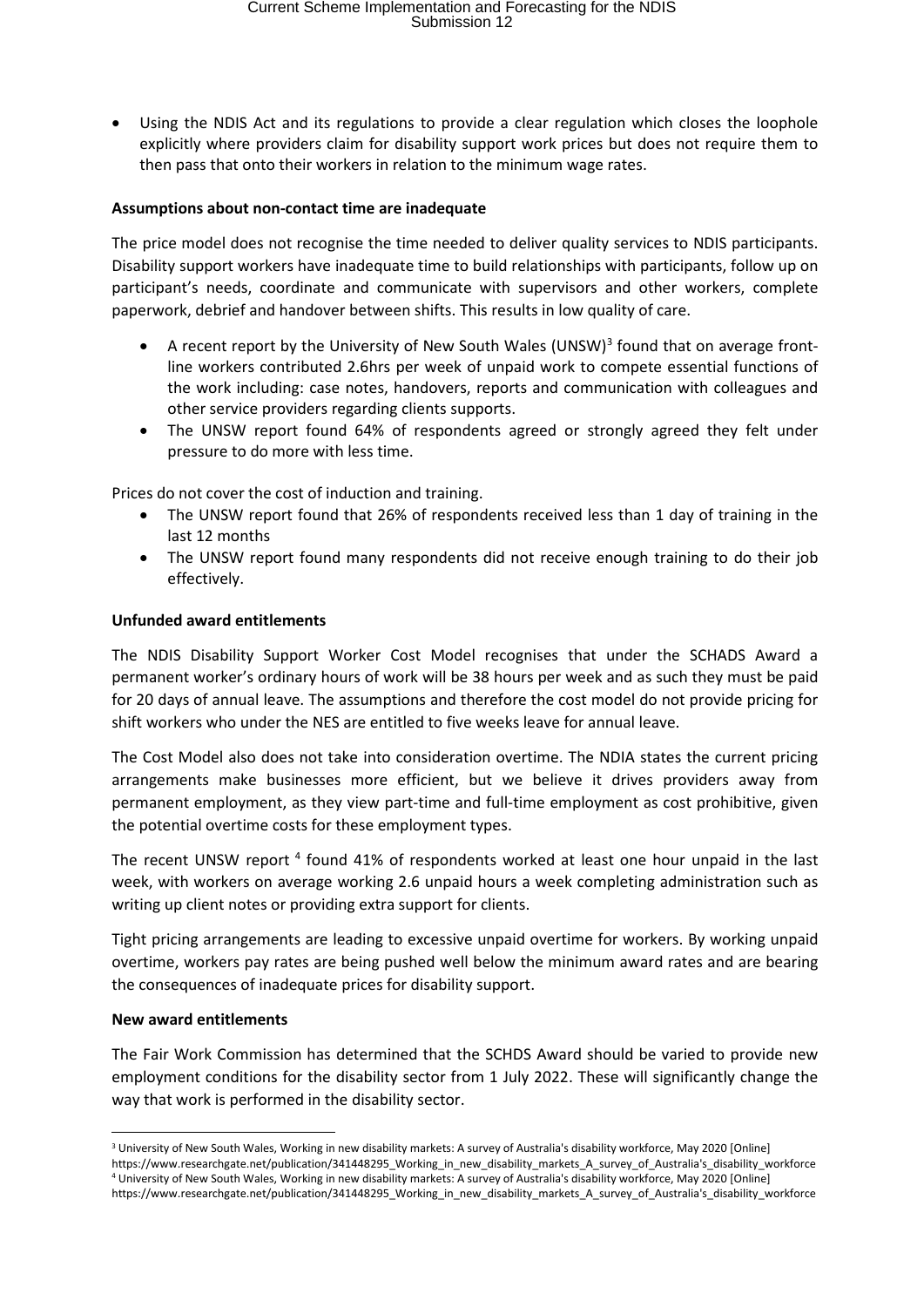The variations include:

- engagements will be limited to two in any day, with the possibility of working three engagements by agreement;
- an 2-hour minimum payment for each engagement;
- an allowance of \$17.53 where an employee works 2 engagements in a day or \$23.30 where they work three engagements;
- day workers will be entitled to overtime if they work between the hours of 8.00 pm and 6.00 am;
- new minimum engagements for on-call work.

Funding arrangements will need to be updated to reflect these new conditions.

# 5. Portable entitlements and professional development

#### **Portable entitlements**

Disability support workers are no less committed to their employer or job than workers in other industries. Conditions such as high rates of casual labour and contract work coupled with short engagements and multiple employers in this sector make it very difficult to stay in the one position for extended sufficient period of time to accrue long service leave entitlements.

DSWs should be able to carry their entitlements with them when they change employers so they are able to build on these entitlements. Implementing a portable entitlements scheme can help improve employee retention rates as well as attract new workers to the sector.

DSWs truly deserve the respect and recognition of long service as they are the people caring for our communities most vulnerable, in often very difficult working conditions. It is only fair that their commitment is recognised, as it is for workers in other industries such as teachers, nurses and police who can accumulate portable entitlements.

A portable entitlement scheme should not only include long service leave but should be expanded to include other types of leave, including sick leave, annual leave and redundancy protections for all workers including those on insecure work arrangements in the industry.

NDIS pricing already allows for the maximum utilisation of leave, it just needs to be structurally set up in a way that will allow workers to accrue and carry entitlements with them as they continue to work for multiple NDIS participants and providers. We believe the NDIS is a great pilot for a national portable entitlements scheme as it is Commonwealth funded. With a highly casualised workforce, we see portable entitlements as an important part of the solution to addressing the poor retention rates in the sector.

#### **Ongoing professional development**

The NDIS pricing model has had significant consequences for training and development in the sector and for the capacity of providers to participate actively in providing a high standard of training and supervision – or any training at all. There have been cut-backs in the time allocated for training; team meetings have all but disappeared; supervision has been severely curtailed; and large numbers of casual workers are being newly employed with almost no supervision at all. Many workers and providers have told us that support staff are not paid to attend regular team meetings or attend training and development activities.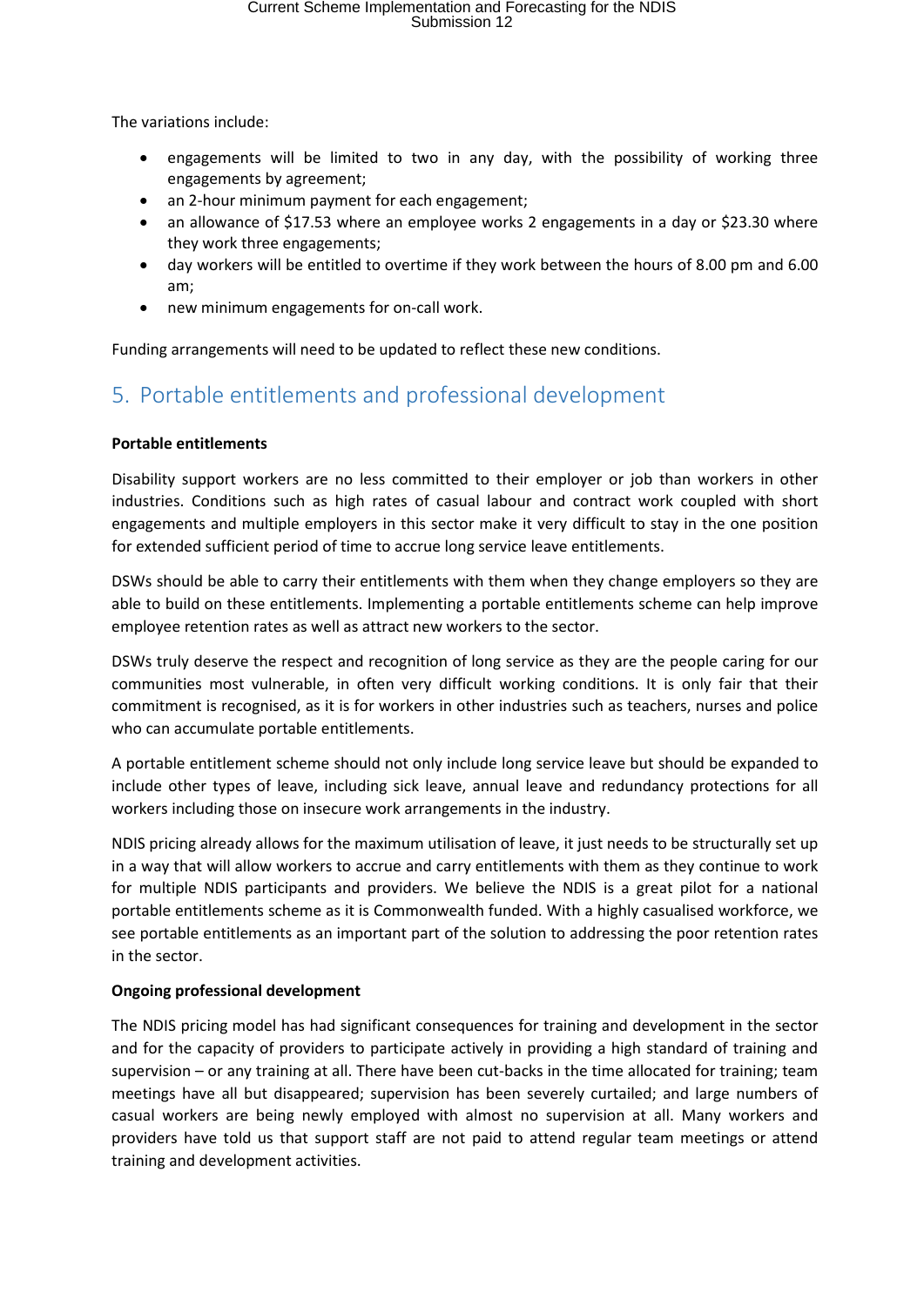# Current Scheme Implementation and Forecasting for the NDIS Submission 12

There is no requirement for any training or professional development in the NDIS despite it being a heavily regulated system in many other respects. For example, there is a Code of Conduct, and workers can be fined or banned from working in the sector if they breach it, but there's no requirement that workers undertake any accredited training program about the Code.

Not only is there no requirement for training, there is no ongoing professional development for the sector, a sector that is meant to provide a range of services to meet the diverse needs of people with disability. How can the NDIS reach its promise when DSWs are not supported with access to quality accreditation and training to do their job?

The NDIS pricing model needs to urgently be amended to reflect the components of quality service delivery and support including on-the-job training and professional development of workers.

The NDIS price model must set an appropriate price floor that provides for adequate service levels and fair and decent pay and conditions for workers. Wages cannot be lower than the SCHADS Award rate and must include:

- Applicable Equal Remuneration Order rates of pay
- correct classification stream and level
- allowances
- penalties and loadings
- maximising permanent employment (Fulltime and Part time) rather than casual or fixed term contracts or rolling contracts

An appropriate price floor must provide for accrual of portable leave entitlements including:

- Annual leave including 5 weeks' annual leave for shift workers.
- Personal leave
- Long service leave
- Redundancy protections
- Paid Parental Leave
- Paid family and domestic violence leave

An appropriate price floor must include adequate overhead costs for all workers, regardless of the nature of their employment, including:

- Professional supervision
- Provisions for onboarding of staff induction, buddy shifts
- Provisions for regular team meetings
- Provisions for ongoing professional development and training including covering the cost and time of attaining any qualification requirement

### 6. Additional funding for TTIQ is an immediate priority

The National Cabinet has agreed to a National Plan to ease restrictions across jurisdictions when 70% and then 80% of the adult population are fully vaccinated.

The National Plan is based on health advice from the Doherty Institute about how to open up safely and transition out of lock-downs as vaccination rates rise. The Doherty Institute's plan says that the as restrictions ease, we will need to have effective Test, Trace, Isolate and Quarantine (TTIQ) measures into the future alongside high vaccination rates to keep safe and COVID cases down. In particular, vaccinated workers will still need to TTIQ in order for roll out of the National Plan to be effective.